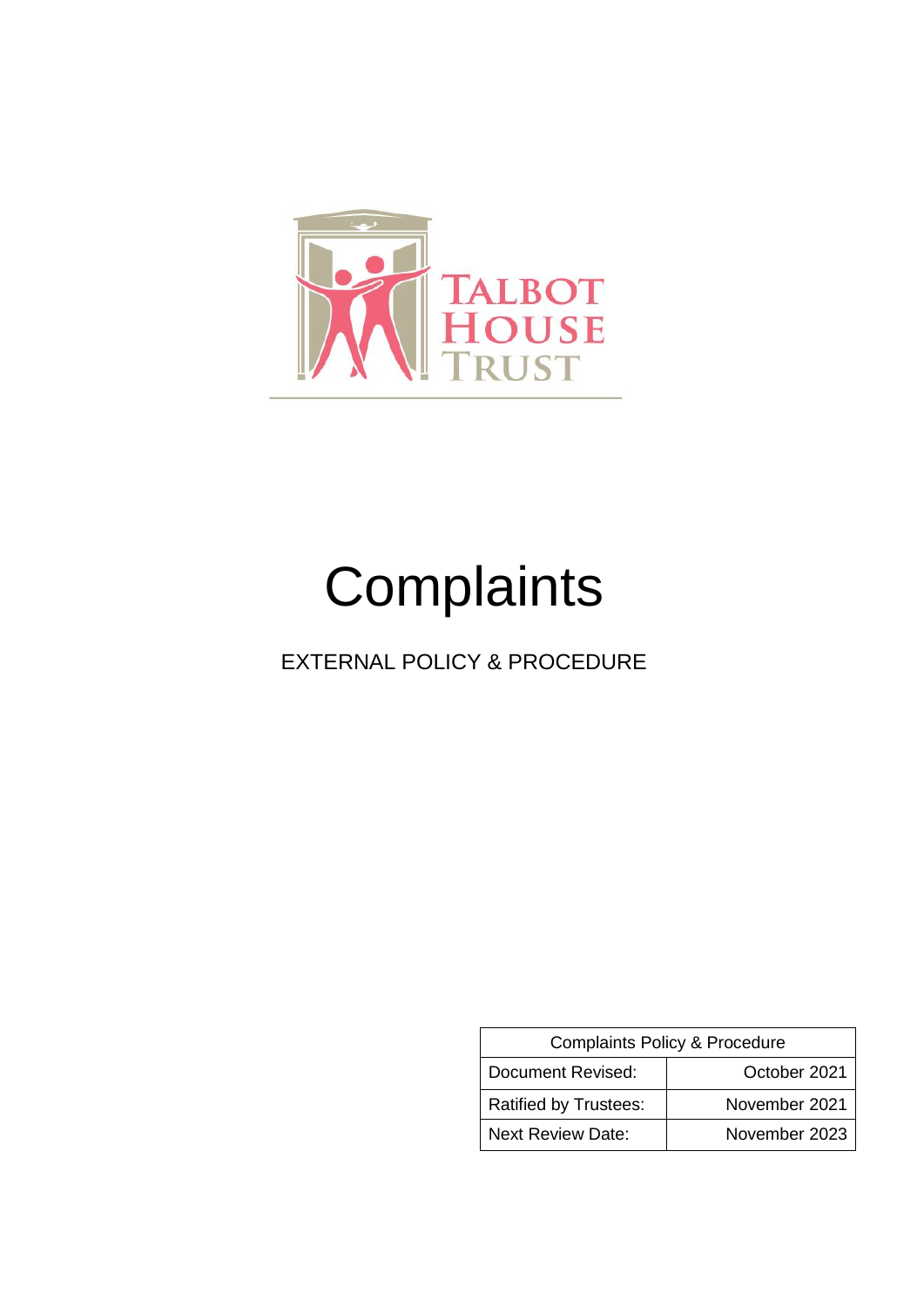

### **Content**

The following sections are included in this policy document:

Statement of intent

- 1. Legal Framework
- 2. Definition of a Complaint
- 3. Roles and Responsibilities<br>4. Timeframe
- **Timeframe**
- 5. Complaints Procedure and Stages of a Complaint
- 6. Recording a Complaint<br>7. Complaints not Covered
- Complaints not Covered by this Procedure
- 8. Exceptional Circumstances
- 9. Serial and Persistent Complaints
- 10. Policy Review

Appendix 1: Flowchart showing example of a complaints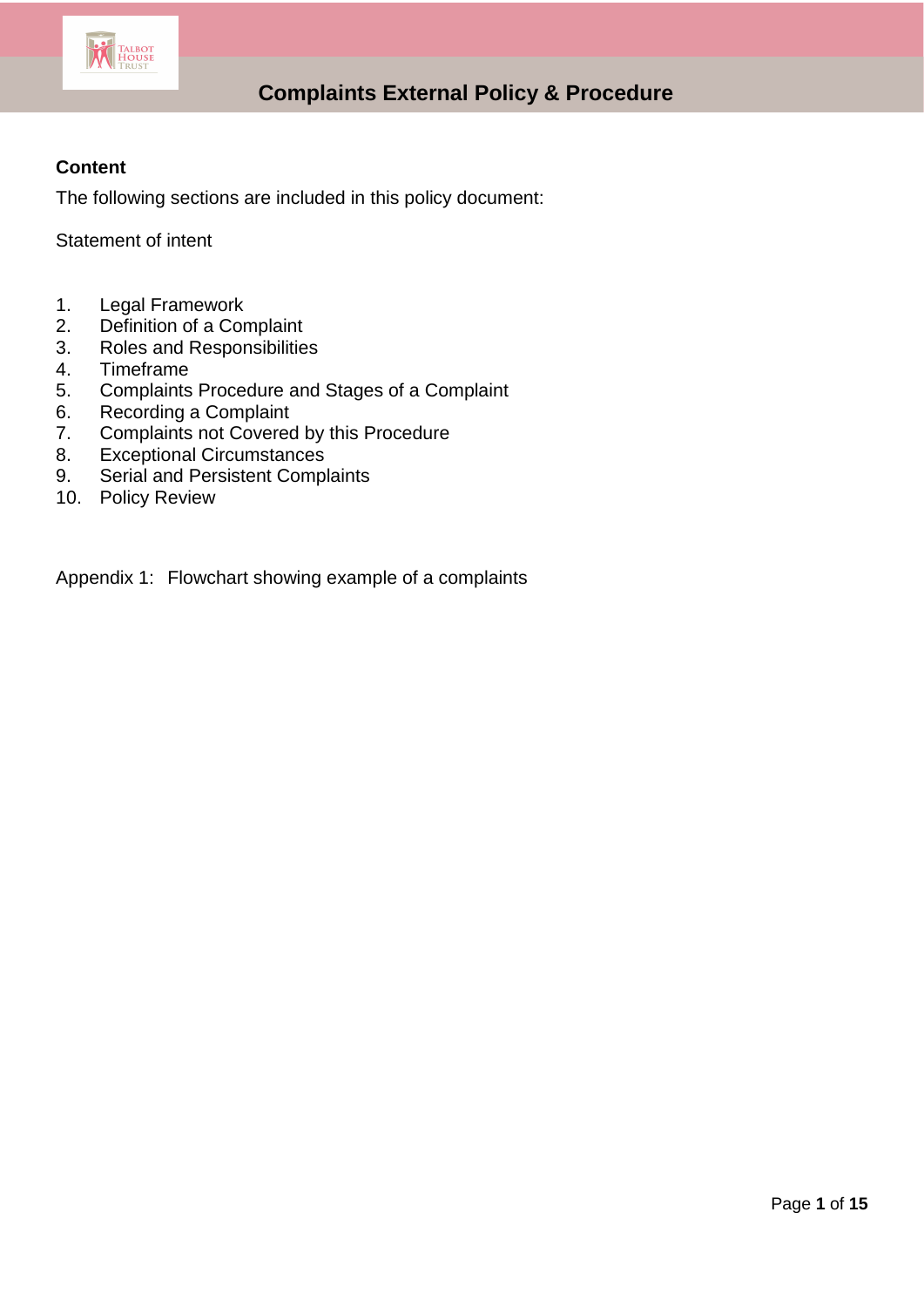

### **Statement of intent**

Talbot House Trust (North East) Limited ("the Trust") is a charitable children's trust and exists to improve the lives of the children and families it provides services to. The Trust aims to resolve all complaints at the earliest possible stage and is dedicated to continuing to provide the highest quality of care and education possible throughout the procedure.

The Complaints Policy and Procedure has been created to deal with any complaint against a member of staff or the Trust as a whole, relating to any aspects of the Trust or the provision of facilities or services. Any person, including a member of the public is able to make a complaint of this nature. This policy outlines the procedure that the Complainant and Trust must follow.

Once a complaint has been made, it can be resolved or withdrawn at any stage.

The Chief Executive Officer (CEO) of the Trust will be the first point of contact when following the complaints procedure.

If a complaint is received at the incorrect stage of this procedure, the Trust will ensure to deal with the complaint beginning at the correct stage of this procedure. This is to ensure the Complainant's issues raised are dealt with fully and fairly and allows for the Complainant to have a right of appeal. This will be confirmed in writing when applicable.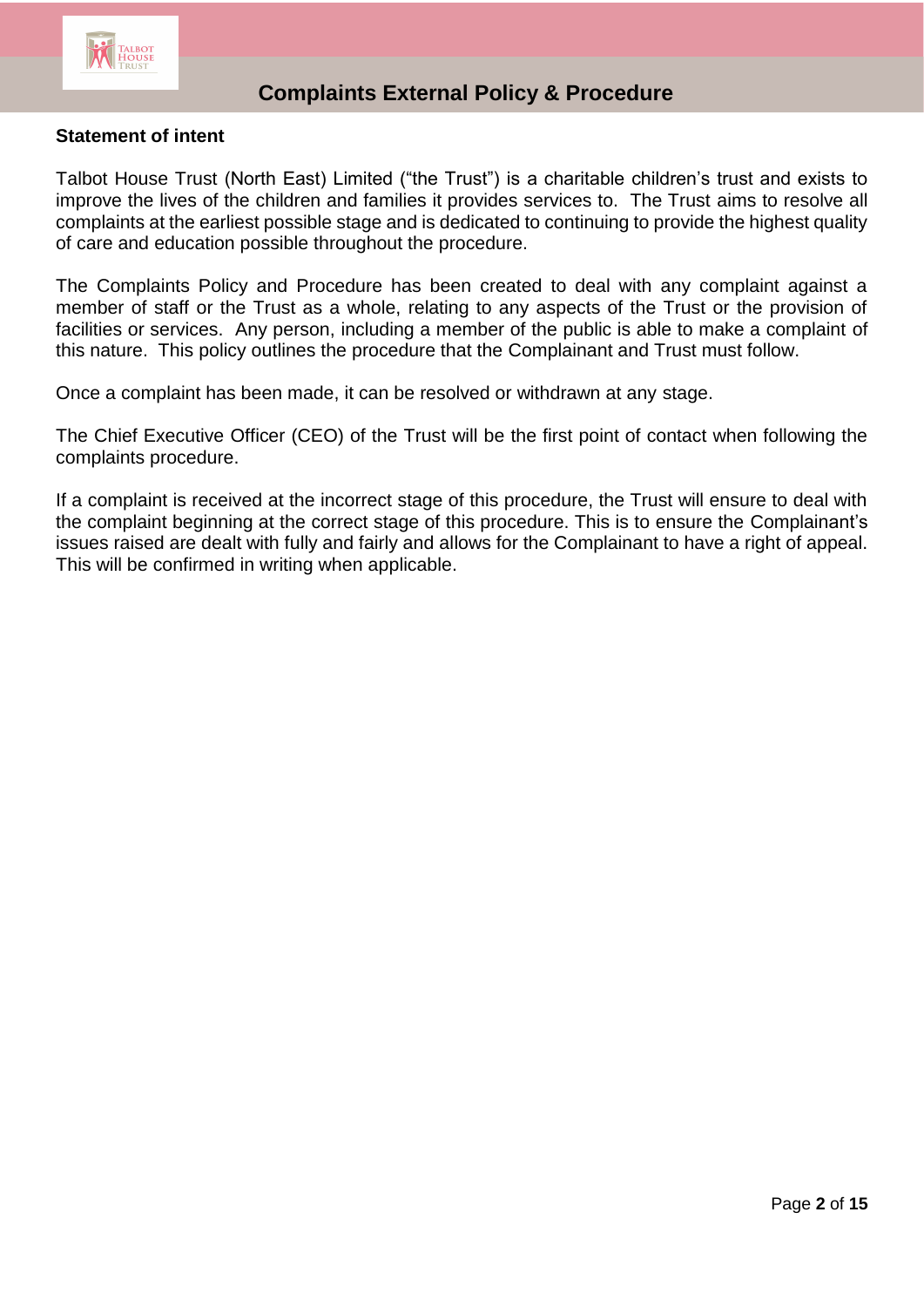

### **1. Legal Framework**

This policy has due regard to statutory legislation, including, but not limited to, the following (including all subsequent revisions to the original acts):

- The Education Act 2002;
- The Freedom of Information Act 2000:
- The Immigration Act 2016;
- The Equality Act 2010;
- The Data Protection Act 2018 and The General Data Protection Regulation (GDPR);
- SEND Code of Conduct 2015.

#### **2. Definition of a complaint**

For the purpose of this policy, a "complaint" can be defined as an expression of dissatisfaction regarding actions taken or a perceived lack of action.

- Complaints can be resolved formally or informally dependent on the Complainant's choice.
- A concern can be defined as 'an expression of worry or doubt' for which reassurance is sought.
- Any complaint or concern will be taken seriously, whether formally or informally, and the appropriate procedures shall be taken.

#### **3. Roles and Responsibilities**

This clause sets out a brief overview of the main responsibilities for each role following receipt of a complaint.

- 3.1 The **Complainant** is the person or persons raising the complaint, they are expected to:
	- cooperate with the Trust in seeking a solution to the complaint;
	- express the complaint and their concerns in full at the earliest possible opportunity;
	- promptly respond to any requests for information or meetings;
	- ask for assistance as needed; and
	- treat any person or persons involved in the complaint with respect.
- 3.2 The **Complaints Coordinator (CC),** is an employee appointed by the Trust upon receipt of a complaint (usually a member of the HR Department), and will assist with, oversee and/or ensure the following:
	- timescales are met:
	- all parties involved in the complaint are fully updated throughout each stage of the procedure;
	- share details of relevant legislation to all parties involved in the procedure, as noted within clause 1 of this document;
	- keep up to date records throughout the procedure;
	- liaise with all parties involved to ensure the complaints procedure runs smoothly. This may include the Complainant, any appointed roles and responsibilities under this policy and procedure and the Chair of Trustees and the Senior Management Team (SMT), where appropriate;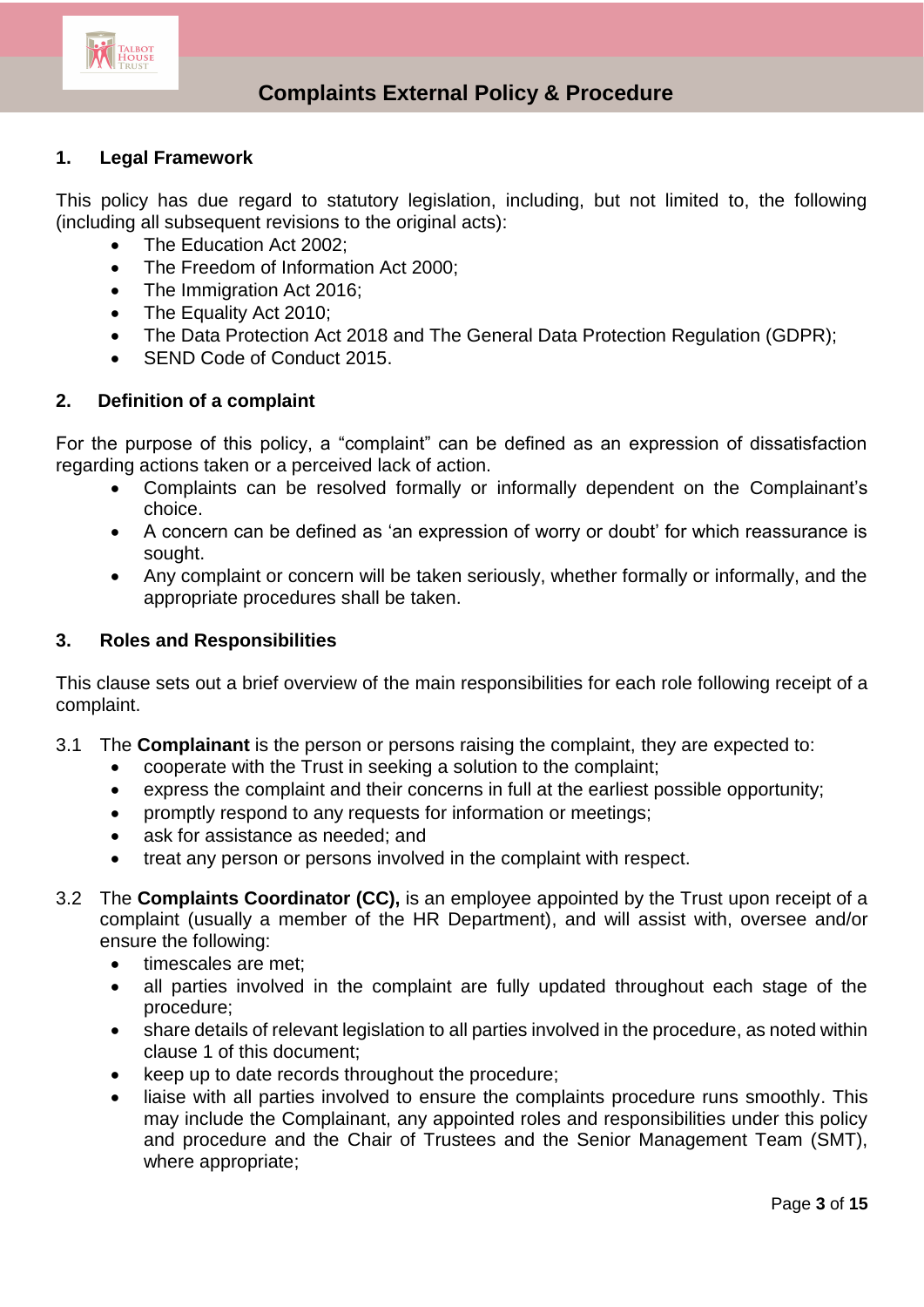

- be aware of and raise issues in regards to sharing third party information;
- understand the Complainant's need for additional support, including interpretation support if required; and
- arrange meetings as required, setting the date, time and venue of all meetings, ensuring that they are appropriate, convenient and accessible to all parties involved;
- ensure that the minutes of any formal meetings are circulated as appropriate;
- record the proceedings at formal complaints meetings;
- set date, times and venue of any required meetings; and
- act as a point of contact for the complainant if required.
- 3.3 The **Investigating Officer (IO),** is usually a member of the SMT (or could be any delegated employee of the Trust) who is impartial to the complaint. To clarify, while the CEO is usually the first point of contact of any complaint received the CEO will not always act as the Investigating Officer, they can appoint an appropriate individual to investigate and deal with the matter, this allows for the CEO to be the Appeals Panel Chair if deemed appropriate. The Investigating Officer may also act as the Complaints Coordinator, if deemed appropriate. The role of the Investigating Officer includes:
	- providing a sensitive and thorough interviewing process of the Complainant in order to establish what has happened and who is involved, if required;
	- where a written formal complaint is received, consideration of all records, evidence and relevant information available;
	- interviewing all relevant parties that are involved in the complaint, this may include employees and children or young people;
	- analysing all information in a comprehensive and fair manner;
	- liaising with the Complainant and Complaints Coordinator to clarify an appropriate resolution to the problem;
	- identifying and recommending solutions and courses of actions to take;
	- record and evidence any actions taken;
	- being mindful of timescales and ensuring all parties involved are aware of these timescales;
	- responding to the Complainant in a fair, clear and understandable manner in writing;
	- dismiss or uphold the complaint, in whole or in part;
	- decide on appropriate action to be taken;
	- recommend changes that the Trust can make to prevent reoccurrence of the problem.
- 3.4 The **Complaints Appeal Panel (CAP)**, will be appointed once a fully detailed letter of appeal is received. The panel will be made up of a minimum of three people, they may include members of the Board of Trustees, SMT or other independent individual (external or employee). The panel will appoint an **Appeal Panel Chair** based on relevant expertise and experience, and will be responsible for chairing any meetings and have the deciding vote where the CAP is split. The CAP will have responsibilities to:
	- review the investigation and response and investigate further if the CAP deems it necessary;
	- The CAP will arrange any formal complaints appeal meetings, if required (please note not all complaints require a meeting, this is open to request by either the Complainant or the Investigating Officer, however, where a request is made the other party should accommodate the request);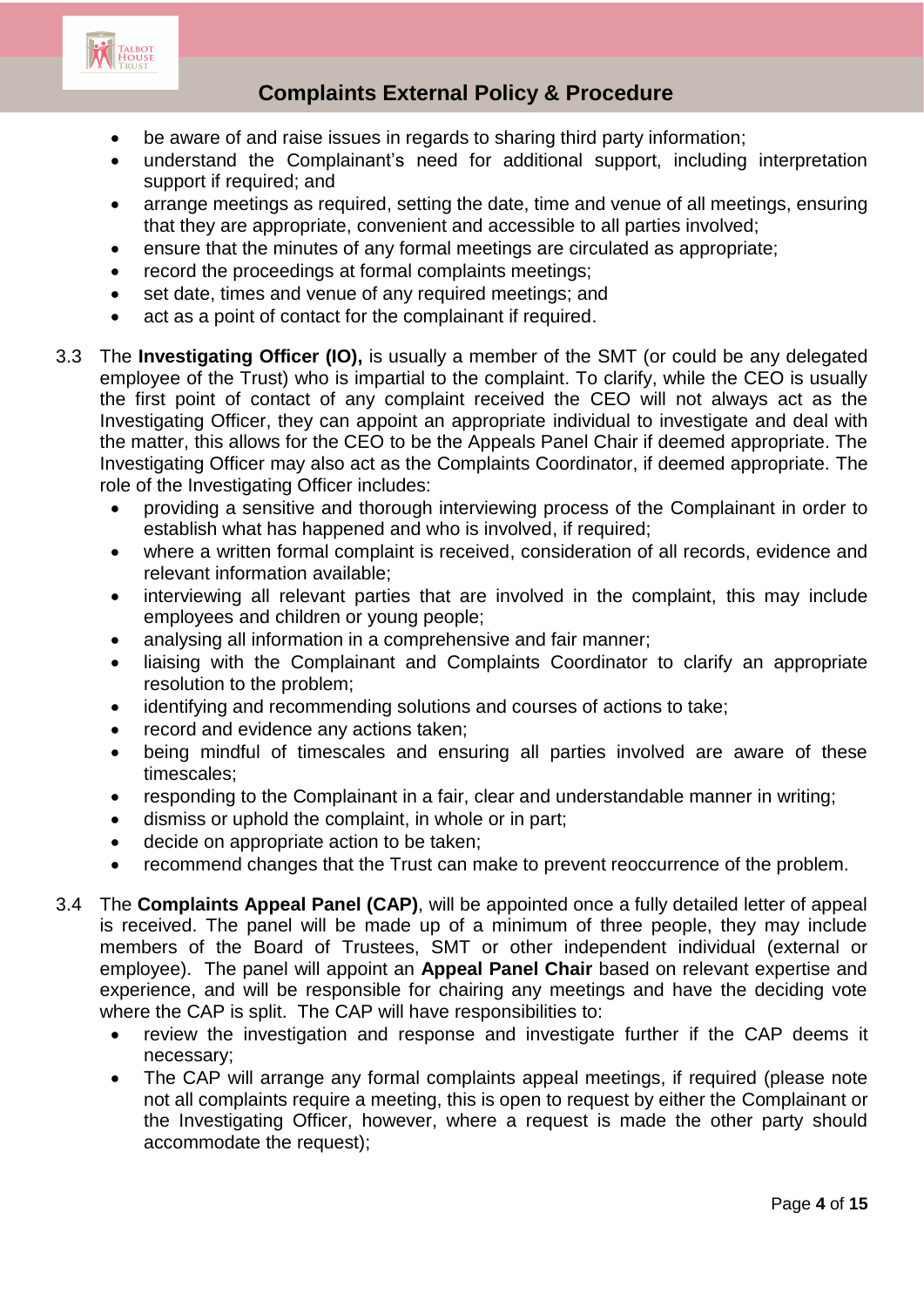

- ensure that all issues are addressed and that outcomes are reached based on facts and evidence;
- if you are required to attend a meeting, help put at ease individuals involved who may not be comfortable in this environment, particularly any children or young people involved;
- give both the Complainant and representatives of the Trust the opportunity to state their case and seek clarity without undue interruption in any meeting held;
- provide copies of any relevant written material or evidence to everyone in attendance of any meeting;
- liaise with the Complaints Coordinator to ensure the procedure runs smoothly;
- dismiss or uphold the complaint, in whole or in part;
- decide on appropriate action to be taken;
- recommend changes that the Trust can make to prevent reoccurrence of the problem.
- 3.5 Roles involved in the process for clarification
	- The Complainant/s (person with complaint, whether singular or multiple)
	- The Complaints Coordinator (ensure timescales are met)
	- The Investigating Officer (investigation and response)
	- The Appeal Panel Chair (review investigation and response)
	- The Complaints Appeal Panel (review investigation and appeal and respond)

#### 3.6 Responsibilities

All panel members (made up of the Complaints Coordinator and the Investigating Officer at investigation stage, or the Complaints Coordinator and the Appeal Panel Chair and CAP at appeal stage) will be aware that:

- no individual with prior involvement in the complaint, or the circumstances surrounding it, is permitted to sit on the CAP;
- reconciliation between the Trust and Complainant is not always achievable, and that it may only be possible to establish facts and make recommendations to reassure the complainant that their case has been taken seriously.

#### **4. Timeframe**

Complaints should be addressed and resolved within a set timeframe so that recommendations may be implemented as quickly as possible.

- 4.1. The complaint is received (verbal or in writing). Where received within business hours, this date is recorded as day zero (0) for the purpose of timescales within this procedure.
- 4.2. The CEO appoints an appropriate Investigating Officer (self or other) and Complaints Coordinator (self or other) as soon as possible after receiving it.
- 4.3. The Complaints Coordinator informs the Investigating Officer of timescales.
- 4.4. The Investigating Officer will confirm receipt of the complaint by sending a written acknowledgement within 2 working weeks of receipt (depending on the area of the trust the complaint relates to) and will begin the initial investigation.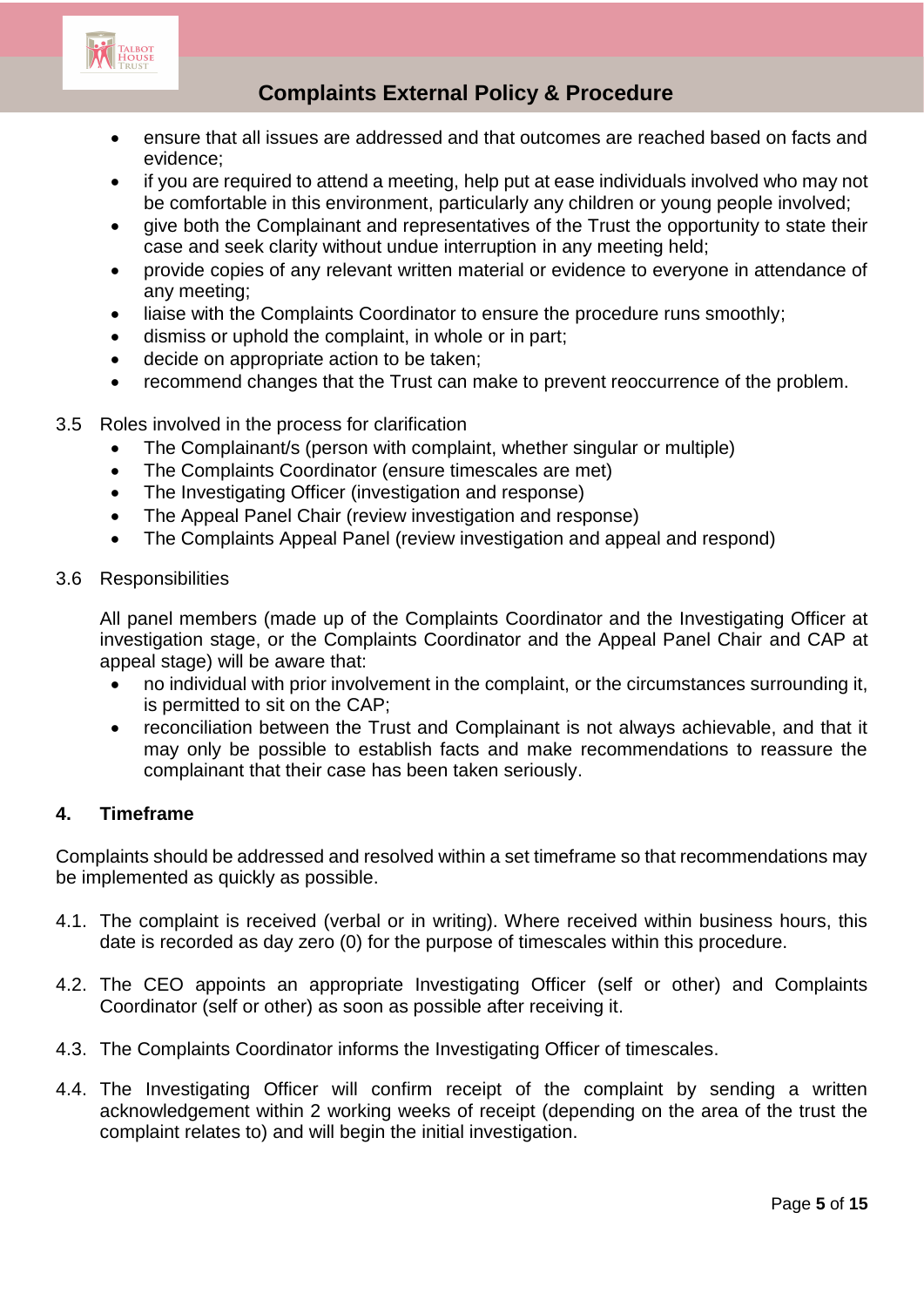

- 4.5. The Investigating Officer will confirm or request any necessary meetings and conclude investigations within 4 working weeks following the initial two-week period.
- 4.6. The Investigating Officer will write to the Complainant setting out any findings, including any recommendations and actions taken within 2 weeks following the conclusion of the investigation.
- 4.7. The Complainant has the right of appeal against the Investigating Officer's findings, recommendations and actions. The appeal must be set out in writing, and fully outline all details of the basis for the appeal, the original complaint cannot simply be resubmitted in full to the CAP. The Complainant has 2 weeks to send in their appeal in writing, from the date of the response from the Investigating Officer.
- 4.8 Example of timescales are shown below (this is an example of the longest period of time to receive, respond, investigate, conclude and respond and time for appeal):

| Receipt of complaint                                           | Appropriate staff<br>appointed<br>Acknowledgement<br>from Investigating<br>Officer  | Investigation<br>completed                                      | Response                                                                             | Appeal                                                                                                                           |
|----------------------------------------------------------------|-------------------------------------------------------------------------------------|-----------------------------------------------------------------|--------------------------------------------------------------------------------------|----------------------------------------------------------------------------------------------------------------------------------|
| Day 0                                                          | Between day 1 and<br>14<br>Either 2 weeks or 10<br>working days or 10<br>term days. | Between day 15 and<br>42<br>4 weeks / 20 working<br>/ term days | Between day 44 and<br>56<br>Either 2 weeks or 10<br>working days or 10<br>term days. | Between day 45 and<br>70 (up to 14 days<br>from date of<br>response)<br>Either 2 weeks or 10<br>working days or 10<br>term days. |
| Example date<br>Complaint received<br>on Friday,<br>01.10.2021 | Example dates<br>Monday, 04.10.2021<br>to<br>Friday, 15.10.2021                     | Example dates<br>Monday, 18.10.2021<br>to<br>Friday, 12.11.2021 | Example dates*<br>Monday, 15.11.2021<br>to<br>Friday, 26.11.2021                     | Example dates*<br>Monday, 29.11.2021<br>to<br>Friday, 10.12.2021                                                                 |

### \*If for example, the 'Response' is dated 15 November 2021, the Appeal MUST be received by 26 November 2021.

### **5. The Complaints Procedure and Stages of Complaint**

- 5.1 The Trust will ensure that all aspects of the complaints procedure are:
	- **e** easily accessible and publicised on our website;
	- simple to understand and put to practice;
	- impartial and fair to all parties involved;
	- respectful of confidentiality;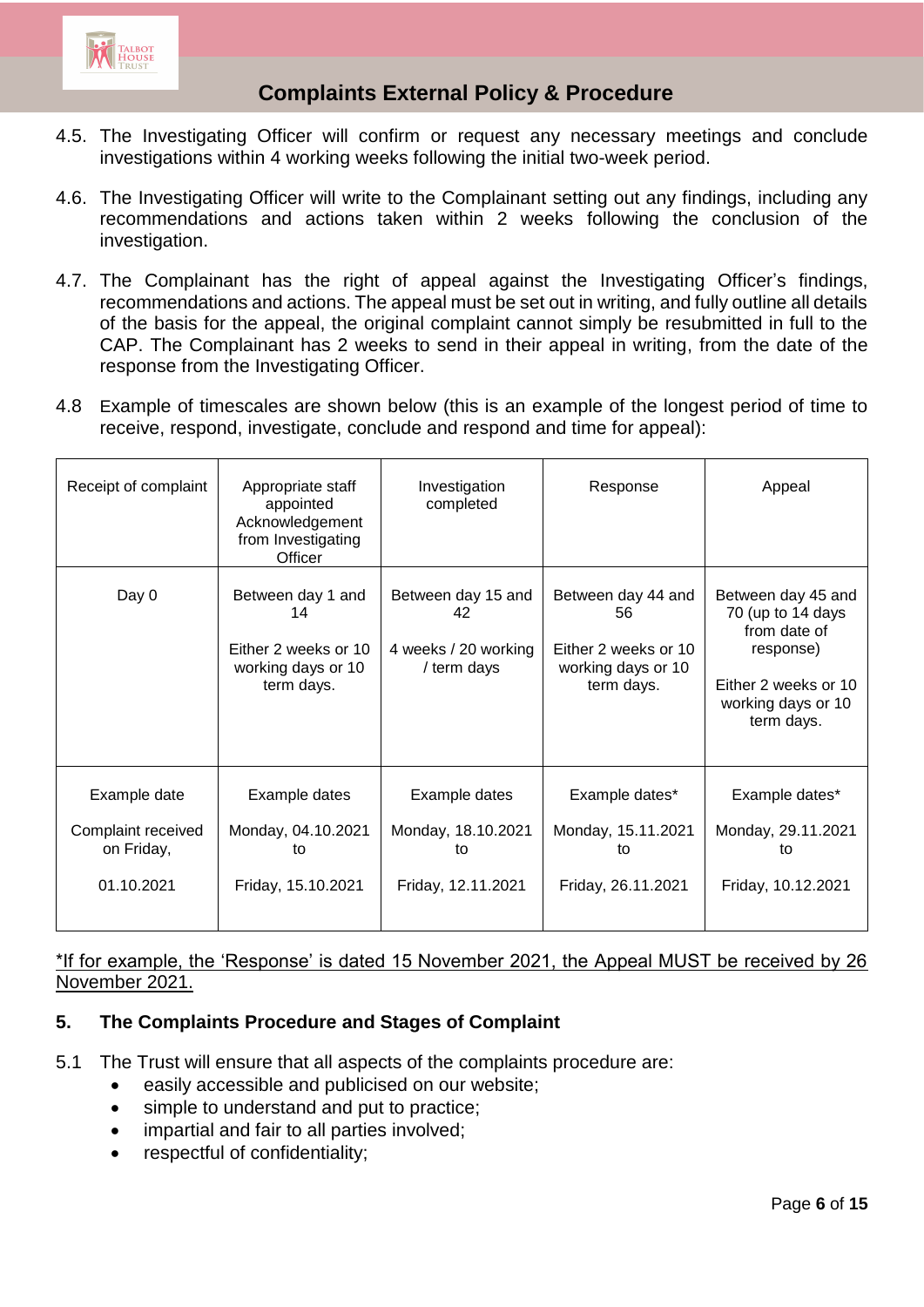

- fairly investigated, by an independent person when necessary; and
- used to address all issues in order to provide appropriate and effective responses where necessary.
- 5.2 The Complainant:
	- is expected to inform the Trust of their complaint as soon as possible after an incident arises in order to amend the issue in an appropriate timescale;
	- agrees that the Trust upholds a 12-month time limit in which a complaint can be lodged regarding an incident and is aware that complaints made outside of this time limit can be refused by the Trust with no right to appeal against the decision to refuse a complaint, (however, complaints will not be automatically refused and may be considered);
	- understands and agrees that timescales may change and is aware that when this occurred all parties involved will be informed of the changes in a timely manner (normally in advance); and
	- is aware that complaints can be made in one of several ways as all complaints shall be considered whether made in person, by telephone, in writing or electronically via email.
- 5.3 Stage 1 (Verbal Complaint):
	- This stage excludes complaints about or that include the CEO, if the complaint is about the CEO the Complainant must follow the stages outlined in Clauses 5.7 and 5.8 of this document.
	- The Complainant should talk to through the complaint informally with the CEO (or the Deputy CEO in the absence of the CEO), or if placed in writing, the Complaint moves to Stage 2 automatically.
	- The Trust may request that the Complainant make an appointment to discuss this matter either in person or on the telephone as this will ensure that your concerns are listened to fully and an appropriate amount of time for the conversation is allocated. Whilst we endeavour to resolve all complaints at Stage 1, the Complainant may progress their complaint further by moving to Stage 2 if the Complainant remains dissatisfied with the outcome at Stage 1.
	- Where the complainant prefers it, they may go to stage 2 and make their initial complaint in writing.
- 5.4 Stage 2 (Written Complaint):
	- The Complainant writes to, or is required to send their complaint in writing to, the CEO. This can be done by letter or email to:

Deirdre Pearson, CEO Talbot House Trust Hexham Road Walbottle Newcastle upon Tyne NE15 8HW 0191 229 0111 [deirdre.pearson@talbothousetrust.co.uk](mailto:deirdre.pearson@talbothousetrust.co.uk)

- The CEO will appoint appropriate personnel as per clause 4 of this policy.
- The complaint will be acknowledged within two weeks of receipt, in writing (usually by email) by the Trust with an indication of the timescales that will be followed and the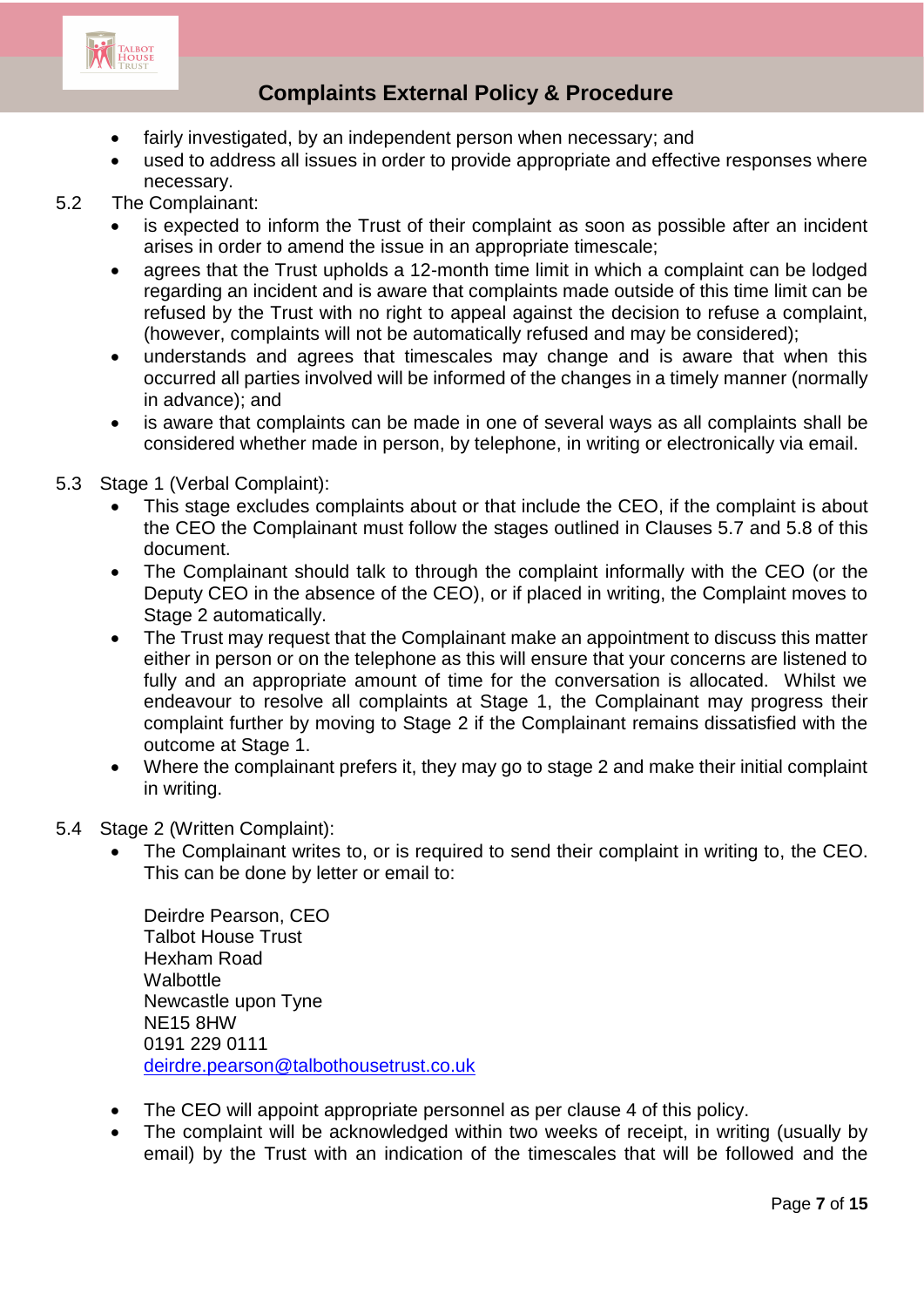

personnel involved which will be the Complaints Coordinator and the Investigating Officer.

- Following the acknowledgement of the complaint, the appointed Investigating Officer will begin to investigate the complaint. The Trust will try to complete investigations within a 4-week period following the acknowledgment, where possible (in consideration of school holidays).
- Within two weeks of the completion of the investigation the Complainant will be informed of the outcome, any recommendation and any actions to be taken.
- If the Complainant remains dissatisfied, or believes the Investigation Officer has not followed the correct process, they may escalate the complaint to Stage 3.

### 5.5 Stage 3 (Appeal):

- The Appeals Stage is the final internal stage of the complaints procedure.
- To appeal, the Complainant is required to write to the Complaints Appeal Panel c/o the Chair of Trustees, detailing the reasons for their appeal in full. Any appeal must be received within 14 consecutive days following the date of the outcome letter or outcome email. Any appeal received outside of this timescale may not be reviewed. To clarify, the Chair of Trustees may not form part of the CAP, however, by sending the appeal to the Chair of Trustees, this ensures that the Chair of Trustees is fully aware of any complaint for which the Trust has not been able to provide a satisfactory outcome.
- A Complaints Appeal Panel (CAP) will be formed and an Appeal Panel Chair (APC) will be appointed.
- The appeal will be reviewed by the CAP. To allow the CAP to make a comprehensive review the Complainant must include all documentation from Stage 2, and any further documentation that they have received during or following Stage 2 from the Trust. This is to ensure the CAP has all of the relevant information to help them to understand the original complaint and all investigations, recommendations and any actions that have been taken since.
- All mail correspondence for the CAP (c/o the Chair of Trustees) can be handed in to the main office at the Trust or by post or by email, must be marked as follows:

Private and Confidential FAO Complaints Appeal Panel c/o Chair of Trustees Vicarage High Street **Newburn** Newcastle Upon Tyne NE15 8LQ [revallisonharding@gmail.com](mailto:revallisonharding@gmail.com)

- The appeal will be acknowledged within two weeks of receipt in writing (usually by email) by the Chair of Trustees with an indication of the timescales that will be followed and personnel who will be appointed to form the CAP and as the APC.
- Following the acknowledgement of the appeal the appointed members of the CAP will begin to review the original complaint in conjunction with the letter of appeal. The CAP will also review the investigation, any recommendations including any actions already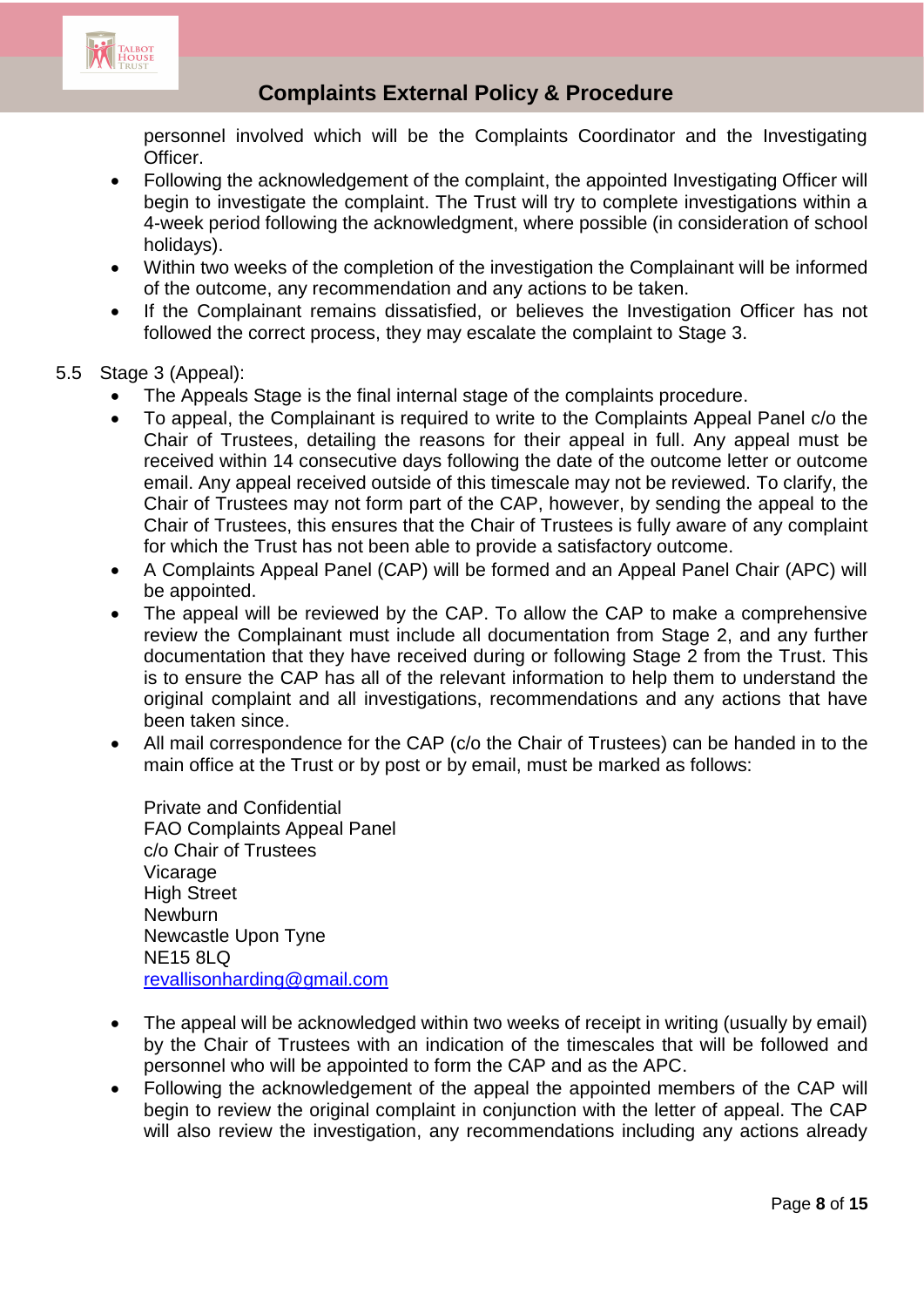

taken as well as any issues which have been highlighted during the complaints procedure.

- The CAP will try to complete the appeal review within a 4-week period following the acknowledgment, where possible. Trustees are volunteers and as such do not work full time for the Trust, therefore the timeframes of the appeal stage are likely to increase pending the complexities of the appeal and or the original complaint. This stage may or may not require further investigations, the CAP will confirm this to the Complainant once they have had an opportunity to review all of the relevant documentation.
- The CAP may or may not arrange a formal meeting to discuss the appeal with the Complainant before reaching a decision on the outcome. A meeting at the appeal stage may not be necessary.
- Within two weeks of the review of the appeal, the Complainant will be informed of the outcome, any recommendations and of any actions to be taken.
- If the Complainant remains dissatisfied, or believes the Investigation Officer has not followed the correct process, they may escalate the complaint to Stage 4.
- 5.6 Stage 4 (External Appeals) School Only:
	- External Appeals available for complaints regarding the School and / or School Staff.
	- All Complainants have a lawful right to approach the Secretary of State for Education if they believe the Trust and Trustees are acting, or proposing to act, unreasonably.
	- The Secretary of State will only follow up a complaint if they believe the Trust has acted unreasonably or failed to carry out a statutory duty.
	- This should be a last resort and the Complainant should highlight the stages they have already taken to resolve the problem. The Complainant should be aware that the Department for Education will not usually be able to investigate a complaint if the Child is no longer involved with the Trust (School).
	- Contact details for the Department for Education are:

Secretary of State for Education House of Commons London SW1 0AA 25 5065 **[ministers@education.gsi.gov](mailto:ministers@education.gsi.gov)**

Stage 4 (External Appeals) – Residential Children's Home Only:

- External Appeal available for complaints regarding the Residential Children's Home and / or Residential Staff.
- All Complainants have a lawful right to approach the Placing Local Authority via the Placements Officer and / or the Social Worker.
- Alternatively, or in addition to the above, all Complainants have the lawful right to approach the Children's Commissioner if they believe the Trust and Trustees are acting, or proposing to act, unreasonably.
- Contact details for the Children's Commissioner: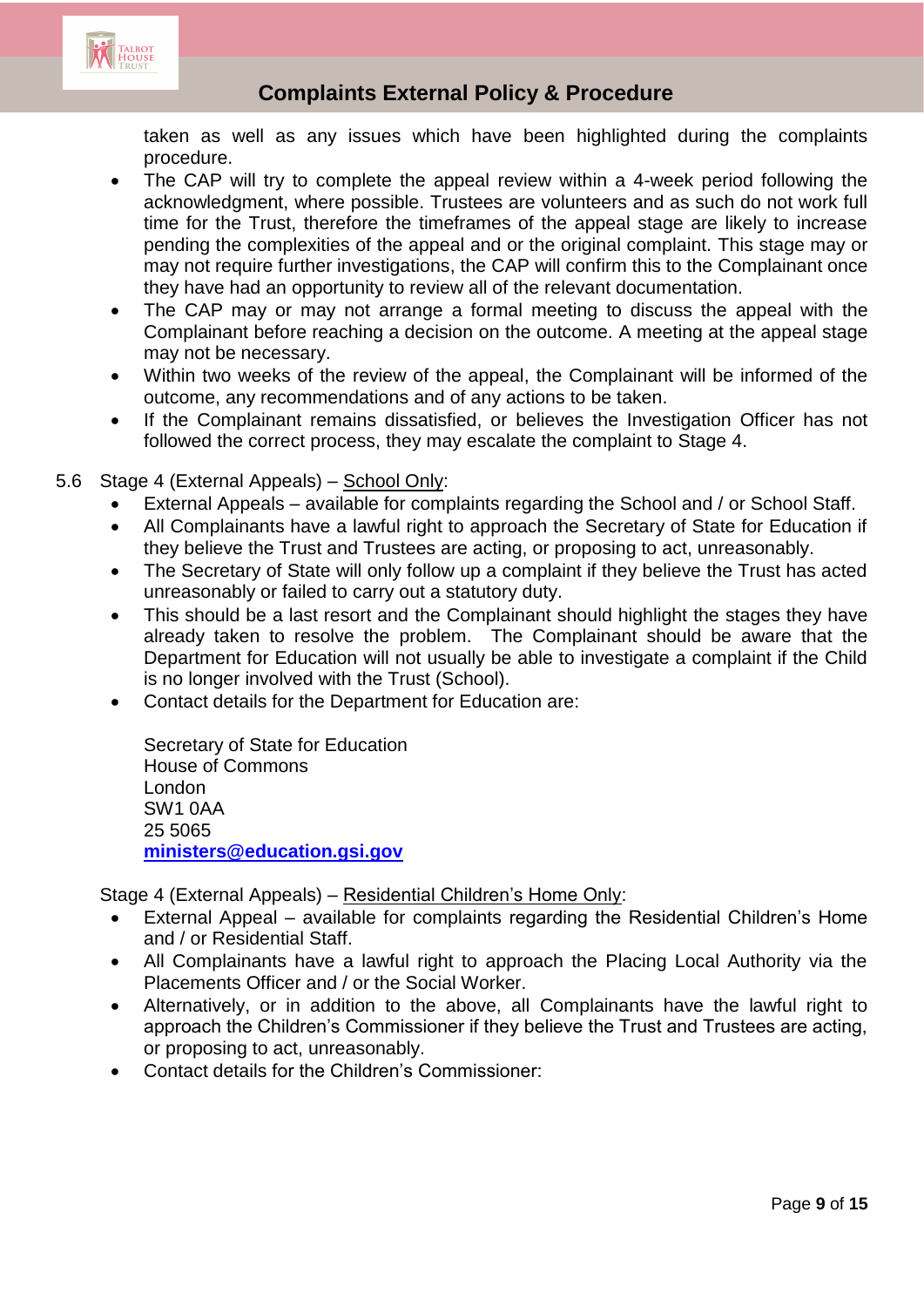

Dame Rachel de Souza The Children's Commissioner for England Sanctuary Buildings 20 Great Smith Street London SW1P 3BT [info.request@childrenscommissioner.gov.uk](mailto:info.request@childrenscommissioner.gov.uk)

- 5.7 Stage A (Written Complaint about or involving the CEO only):
	- The Complainant is required to put their complaint in writing, to the Chair of Trustees. This can be done by letter or by email.
	- All mail correspondence for the Chair of Trustees can be handed in to the main office at the Trust or by post, must be marked as follows:

Private and Confidential FAO Chair of Trustees Vicarage High Street **Newburn** Newcastle Upon Tyne NE15 8LQ [revallisonharding@gmail.com](mailto:revallisonharding@gmail.com)

- The complaint will be acknowledged within two weeks of receipt, in writing (usually by email) by the Chair of Trustees or Investigating Officer with an indication of the timescales that will be followed. Please note the Trust may appoint suitably experienced external personnel to investigate this matter.
- Following the acknowledgement of the complaint the nominated Investigating Officer will begin to investigate the complaint (please note: the Chair of Trustees may act as the Investigating Officer and / or Complaints Coordinator, or may appoint these roles to an appropriate person or persons who is not named in the complaint). The Chair of Trustees in this case will review all information to ensure it is unbiased. The Trust will try to complete investigations within a 4-week period following the acknowledgment, where possible and subject to the availability of the individuals to be investigated.
- The Investigating Officer will follow the same process as set out in clauses 5.3 and 5.4 above which may or may not involving speaking to the Complainant and / or the CEO.
- The Investigating Officer will share their findings and recommendations with the Chair of Trustees before reaching a decision on the outcome.
- Within two weeks following conclusion of the investigation the Complainant will be informed of the outcome, any recommendations and any actions to be taken. If the Complainant remains dissatisfied, or believes the Investigation Officer has not followed the correct process, they may escalate the complaint to Stage B.
- 5.8 Stage B (Appeal about or involving the CEO only):
	- The Appeals Stage is the final internal stage of the complaints procedure.
	- To appeal, the Complainant is required to write to the Complaints Appeal Panel c/o the Chair of Trustees, detailing the reasons for their appeal in full. Any appeal must be received within 14 consecutive days following the date of the outcome letter or outcome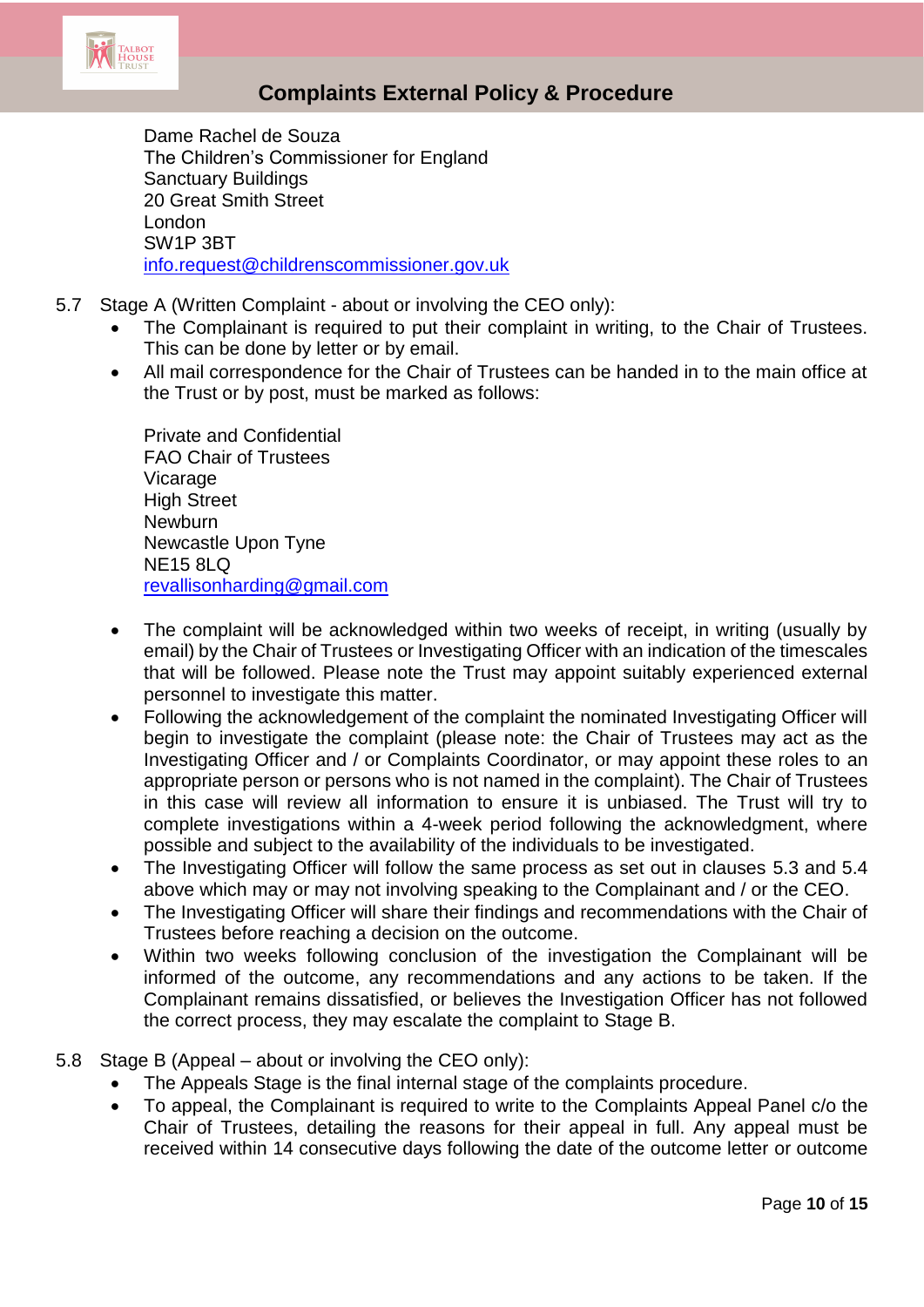

email. Any appeal received outside of this timescale may not be reviewed. To clarify the Chair of Trustees may not form part of the CAP, however, by sending the appeal to the Chair of Trustees, this ensures that the Chair of Trustees is fully aware of any complaint for which the Trust has not been able to provide a satisfactory outcome.

- A Complaints Appeal Panel (CAP) will be formed and an Appeal Panel Chair (APC) will be appointed.
- The appeal will be reviewed by the CAP. To allow the CAP to make a comprehensive review the Complainant must include all documentation from Stage 2, and any further documentation that they have received during or following Stage 2 from the Trust. This is to ensure the CAP has all of the relevant information to help them to understand the original complaint and all investigations, recommendations and any actions that have been taken since.
- All mail correspondence for the CAP (c/o the Chair of Trustees) can be handed in to the main office at the Trust or by post or by email, must be marked as follows:

Private and Confidential FAO Complaints Appeals Panel c/o Chair of Trustees Talbot House Trust Hexham Road **Walbottle** Newcastle upon Tyne NE15 8HW [revallisonharding@gmail.com](mailto:revallisonharding@gmail.com)

- The complaint will be acknowledged within two weeks of receipt, in writing (usually by email) by the CAP with an indication of the timescales that will be followed and personnel who will be appointed to form the CAP and as the APC. Please note the Trust may appoint suitably experienced external personnel to form the CAP.
- Following the acknowledgement of the appeal the appointed members of the CAP will begin to review the original complaint in conjunction with the letter of appeal. The CAP will also review the investigation, any recommendations including any actions already taken as well as any issues which have been highlighted during the complaints procedure.
- The CAP will try to complete the appeal review within a 4-week period following the acknowledgment, where possible. Trustees are volunteers and as such do not work full time for the Trust, therefore the timeframes of the appeal stage are likely to increase pending the complexities of the appeal and/or the original complaint. This stage may or may not require further investigations, the CAP will confirm this to the Complainant once they have had an opportunity to review all of the relevant documentation.
- The CAP may or may not arrange a formal meeting to discuss the appeal with the Complainant before reaching a decision on the outcome. A meeting at the appeal stage may not be necessary.
- Within two weeks of the review of the appeal, the Complainant will be informed of the outcome, any recommendations and of any actions to be taken.
- If the Complainant remains dissatisfied, or believes the Investigation Officer has not followed the correct process, they may escalate the complaint to Stage 4 outlined above in clause 5.6 if relevant to the complaint.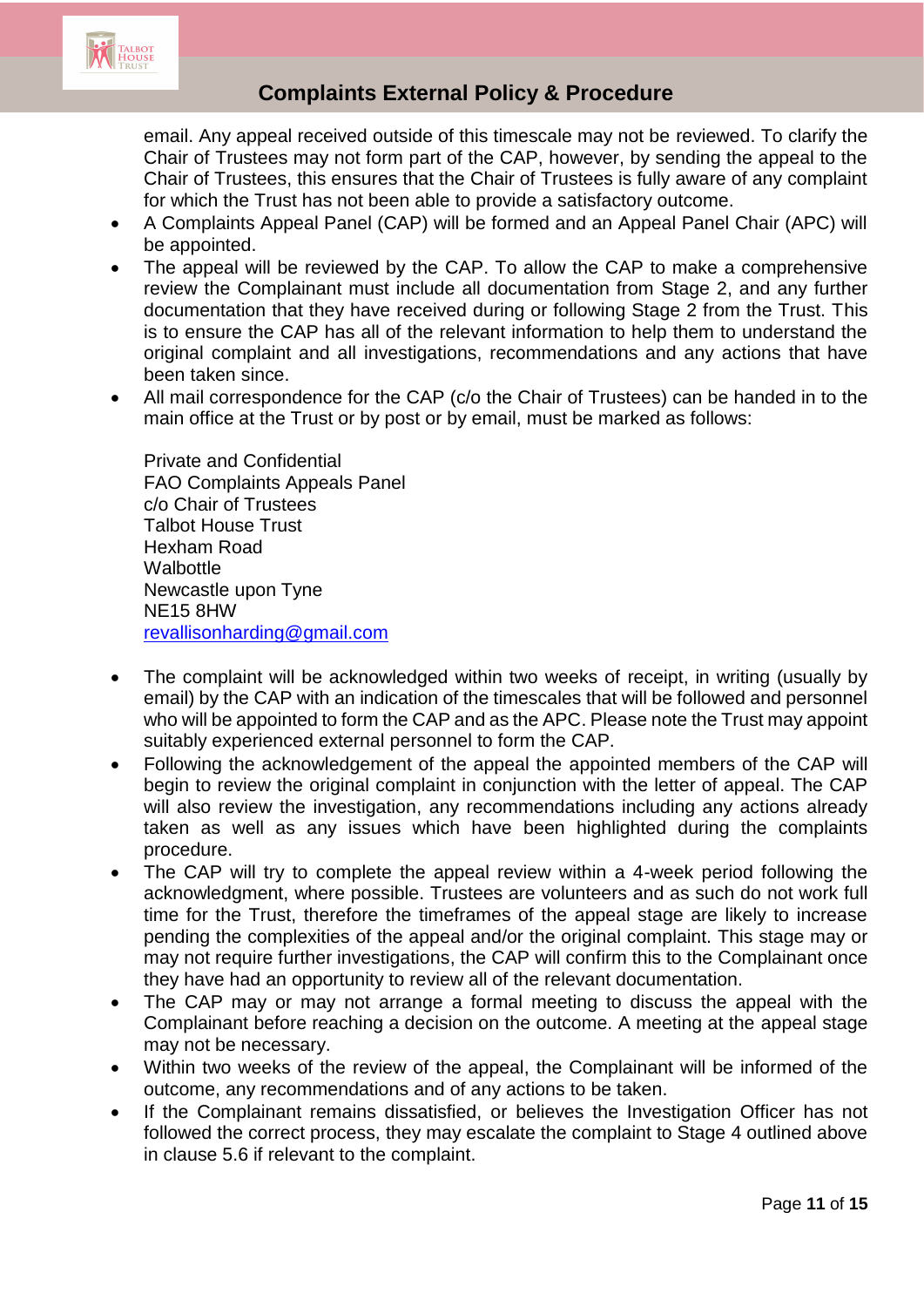

### **6. Recording a Complaint**

A written record shall be kept of any complaint made, whether made via phone, in person, or in writing:

- The Trust will hold all records of complaints centrally. Correspondence, statements and records relating to individual complaints are kept confidential except where the Secretary of State, Children's Commissioner, Local Authority representatives or a body conducting an inspection requests to access them.
- The Trust reserves the right to use recording devices, where appropriate, to ensure all parties involved are able to review the discussions at a later date.
- Complainants have a right to access copies of these records under the GDPR and Freedom of Information Act 2000.
- The Trust will record the results of a complaint within the HR files (hard or electronic copies) if it is recommended that disciplinary action is taken as this will form part of the internal employee investigation and any subsequent disciplinary sanction issued.
- The Trust will record the results of a complaint within children's records (hard or electronic copies) if any point of a complaint relates to a child and is upheld or it is deemed reasonable to do so.

### **7. Complaints not Covered by this Procedure**

- 7.1 Complaints regarding the following topics should be directed to the Local Authority (LA):
	- Statutory Assessments of SEND;
	- Matters which may require a child protection investigation;
	- School admission decisions where the LA have not offered Talbot House Trust as an option;
	- Residential admission decisions where the LA have not offered Talbot House Trust as an option.
- 7.2 Admission decisions:
	- Where the LA has asked Talbot House Trust to provide a placement and we have refused please refer to the ADMISSIONS AND DISCHARGE policy for details on how to lodge a complaint about this decision.
- 7.3 Whistleblowing:
	- Talbot House Trust has a Whistleblowing Policy for all employees and voluntary staff. Whistleblowing complaints should not be addressed using this complaints policy and procedure. These concerns can be directed to Ofsted by telephone on: 0300 123 3155 or via email at: [whistleblowing@ofsted.gov.uk.](mailto:whistleblowing@ofsted.gov.uk)
- 7.4 Grievances:
	- Staff grievances and disciplinary procedures will be dealt with using the Trust's Grievance and Disciplinary and Grievance Policies, as appropriate.
- 7.5 Third Parties:
	- This complaints procedure is not to be used when addressing any complaints made about services provided by a third party who may use the Trust premises or facilities. All complaints concerning this should be directed to the service provider.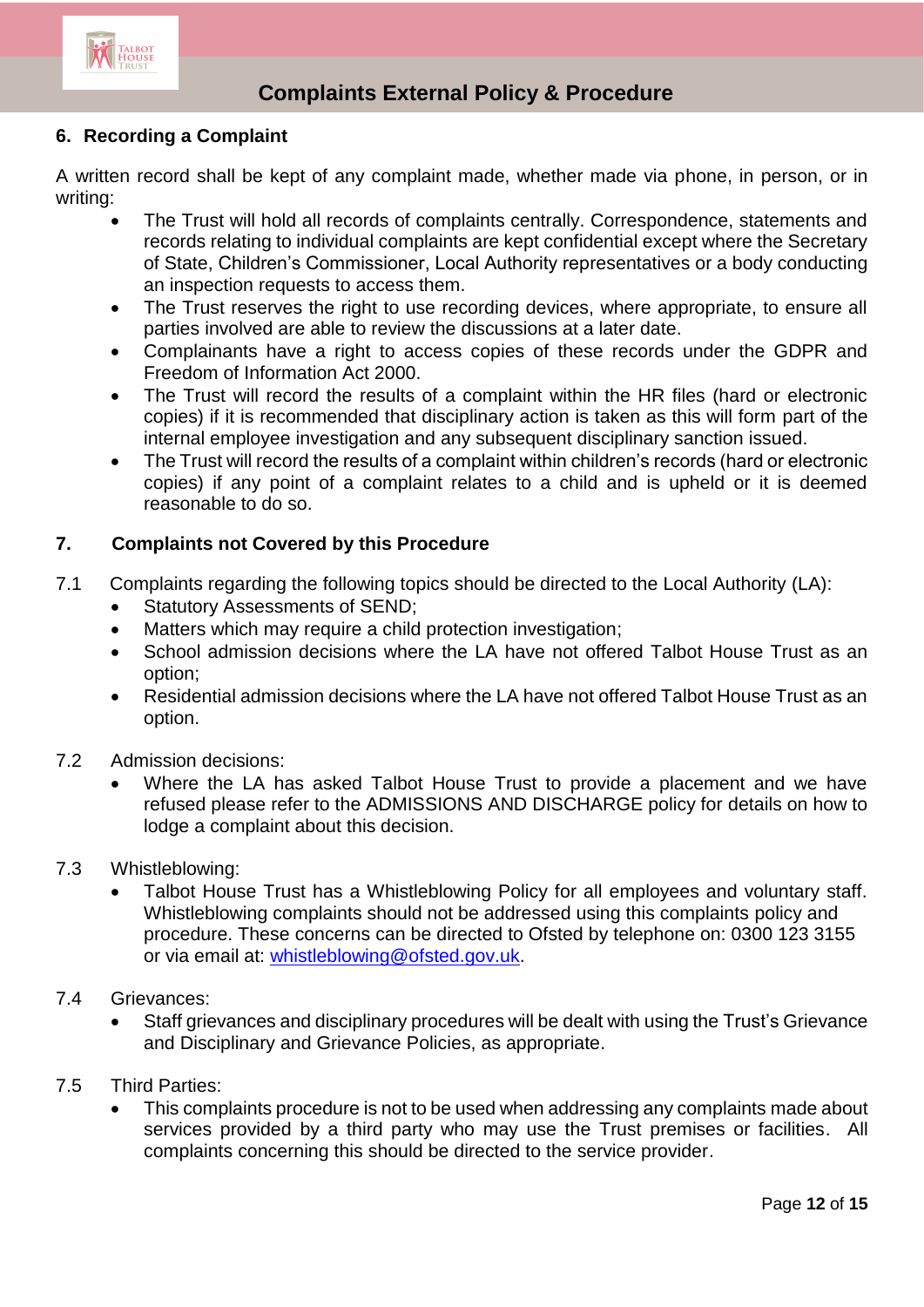

### **8. Exceptional Circumstances**

If the Complaint suggests that a young person has been at risk of significant harm through violence, emotional abuse, sexual harassment or neglect, it may be referred without notice to Children's Social Care and/or to the Local Authority:

 If the Local Authority Designated Officer (LADO), the Police or Social Services decide to investigate a situation, the Trust, Chair of Trustees or the Complaints Appeals Panel may postpone the complaints procedure.

#### **9. Serial and Persistent Complaints**

The Trust will act in a manner they believe to be appropriate when dealing with an individual who consistently makes the same complaints or who continuously asks the Trust to reconsider their position.

- If a Complainant attempts to re-open an issue which has previously fully completed the complaints procedure, the Chair of Trustees will inform the Complainant that the matter is now closed.
- If the Complainant contacts the Trust regarding the same issue again, the complaint may be classed as 'serial' or 'persistent' and the Trust does not have an obligation to respond.
- The Trust must ensure that a complaint is not classed as 'serial' before they have fully completed the complaints procedure.
- The Trust will not take the decision to stop responding to a person lightly, however, this will occur if:
	- They have previously taken every reasonable step to address the problem;
	- They have provided the Complainant with a statement of their position; or
	- The Complainant is contacting the Trust repeatedly with the same complaint.
- If the Trust believes that the Complainant is continuously contacting the Trust to cause disruption or inconvenience, or if the Complainant is being abusive or threatening, the Trust reserves the right not to respond to the Complainant.
- Once the Trust decides to no longer respond to a Complainant, the individual will be informed of this decision in writing.

#### **10. Policy review**

- A copy of this policy is available on request from the main administration office and also on the Trust website: [www.talbothousetrust.co.uk](http://www.talbothousetrust.co.uk/)
- This policy will be reviewed and updated every two years in line with legislation. This policy may be subject for review prior to the date shown if deemed necessary.
- The SMT will be responsible for reviewing this policy.